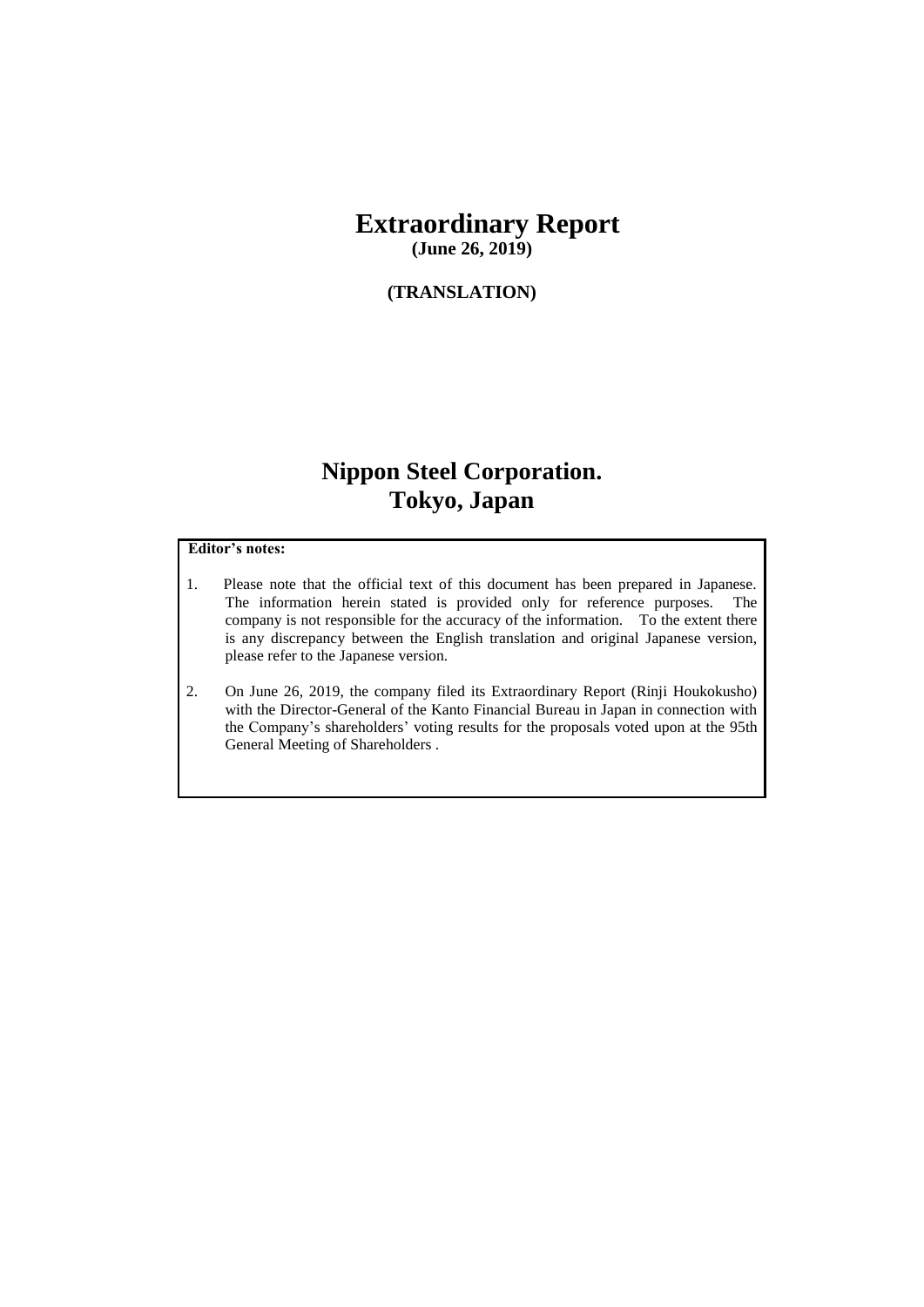### **1. Reason for submitting the Extraordinary Report**

As the matters to be voted upon were resolved at the 95th General Meeting of Shareholders dated June 25, 2019, we hereby submit this Extraordinary Report in accordance with the Article 24-5, Paragraph 4 of the Financial Instruments and Exchange Act and Article 19, Paragraph 2, Item 9-2 of the Cabinet Office Ordinance on Disclosure of Corporate Affairs.

#### **2. Contents**

**(1) Date of the General Meeting of Shareholders("the Meeting")**  June 25, 2019

#### **(2) Contents of Matters to be Voted upon**

Proposal No.1: Appropriation of Surplus for the 94th term (from April 1, 2018 to March 31, 2019)

Proposal No.2: Election of Thirteen (13) Directors

To elect the following persons as Directors: Kosei Shindo, Eiji Hashimoto, Shinji Tanimoto, Shinichi Nakamura, Akihiko Inoue, Katsuhiro Miyamoto, Akio Migita, Shin Nishiura, Atsushi Iijima, Yutaka Andoh, Mutsutake Otsuka, Ichiro Fujisaki and Noriko Iki

Proposal No.3: Election of Two (2) Audit & Supervisory Board Members To elect the following persons as Audit & Supervisory Board Members: Masato Matsuno and Hiroshi Yoshikawa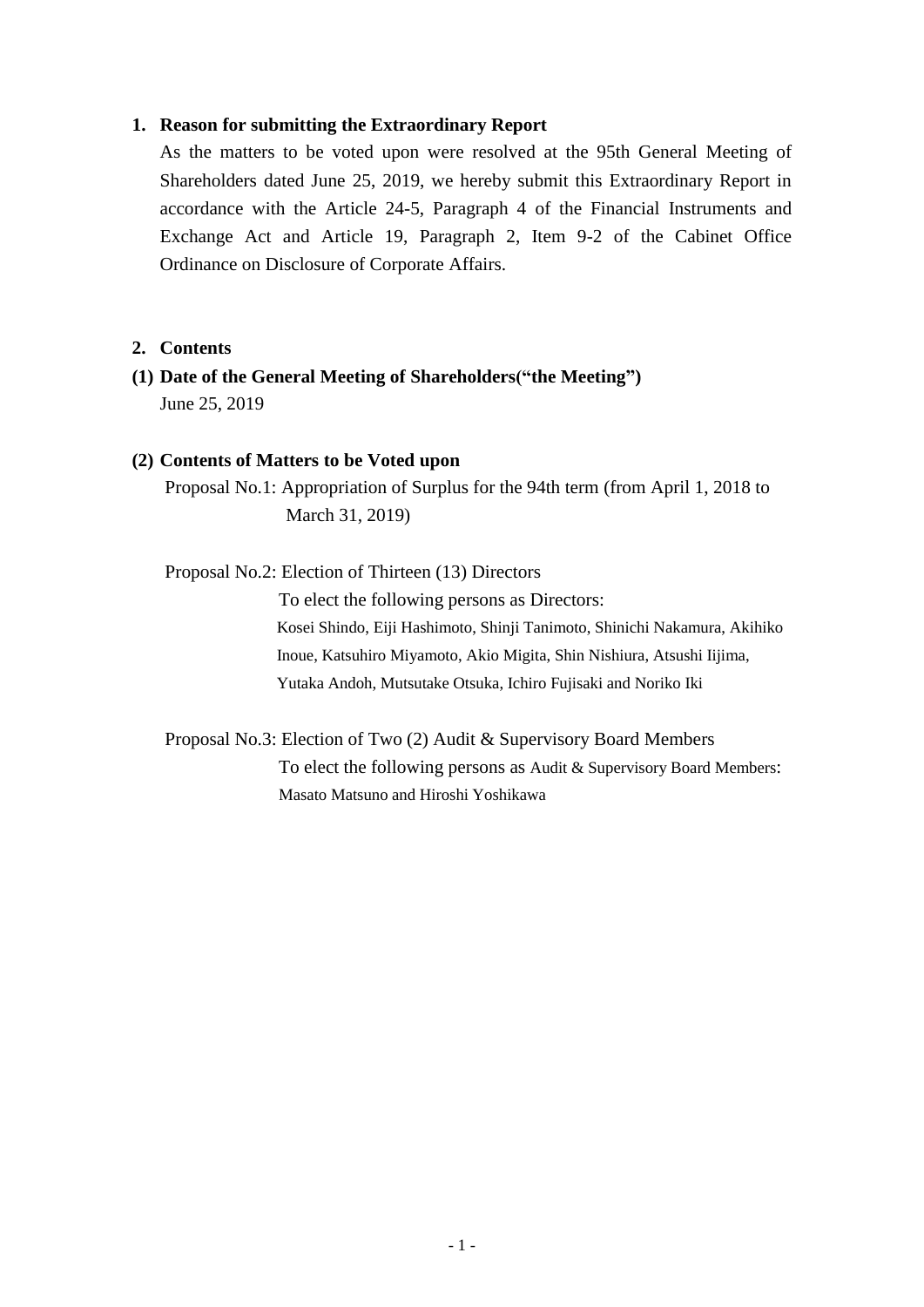**(3) The number of voting rights concerning the indication of "For", "Against" or "Abstain" as to matters to be voted upon, requirements for the approval and results.**

| Matters to be voted | For       | Against | Abstention | <b>Results (Ratio</b> |
|---------------------|-----------|---------|------------|-----------------------|
| upon                |           |         |            | of affirmative        |
|                     |           |         |            | votes)                |
| Proposal No.1:      | 6,996,458 | 10,651  | 124        | Approved              |
|                     |           |         |            | (98.19%)              |
| Proposal No.2:      |           |         |            |                       |
| Kosei Shindo        | 6,828,010 | 172,605 | 6,843      | Approved              |
|                     |           |         |            | (95.83%)              |
| Eiji Hashimoto      | 6,871,303 | 127,100 | 9,054      | Approved              |
|                     |           |         |            | (96.43%)              |
| Shinji Tanimoto     | 6,909,247 | 89,768  | 8,444      | Approved              |
|                     |           |         |            | (96.97%)              |
| Shinichi Nakamura   | 6,909,801 | 89,214  | 8,444      | Approved              |
|                     |           |         |            | (96.98%)              |
| Akihiko Inoue       | 6,904,258 | 94,757  | 8,444      | Approved              |
|                     |           |         |            | $(96.90\%)$           |
| Katsuhiro Miyamoto  | 6,909,646 | 89,369  | 8,444      | Approved              |
|                     |           |         |            | (96.97%)              |
| Akio Migita         | 6,902,573 | 96,442  | 8,444      | Approved              |
|                     |           |         |            | (96.87%)              |
| Shin Nishiura       | 6,907,622 | 91,393  | 8,444      | Approved              |
|                     |           |         |            | $(96.94\%)$           |
| Atsushi Iijima      | 6,908,136 | 90,879  | 8,444      | Approved              |
|                     |           |         |            | $(96.95\%)$           |
| Yutaka Andoh        | 6,907,940 | 91,075  | 8,444      | Approved              |
|                     |           |         |            | (96.95%)              |
| Mutsutake Otsuka    | 6,975,811 | 18,916  | 12,738     | Approved              |
|                     |           |         |            | $(97.90\%)$           |
| Ichiro Fujisaki     | 6,978,260 | 16,467  | 12,738     | Approved              |
|                     |           |         |            | $(97.94\%)$           |
| Noriko Iki          | 6,991,891 | 15,450  | 124        | Approved              |
|                     |           |         |            | (98.13%)              |
| Proposal No.3:      |           |         |            |                       |
| Masato Matsuno      | 6,979,870 | 27,094  | 124        | Approved              |
|                     |           |         |            | (97.96%)              |
| Hiroshi Yoshikawa   | 6,964,615 | 42,351  | 124        | Approved              |
|                     |           |         |            | (97.75%)              |

Note 1 The number of voting rights concerning the indication of "for", "against" or "abstain" is calculated by adding the number of the voting rights exercised by mail or via the internet prior to the Meeting ("votes exercised prior to the Meeting") to the number of the voting rights which were exercised by shareholders who attended the Meeting and whose indication "for," "against" or "abstain" of the respective proposals could be confirmed (i.e., they must be exercised by a proxy of shareholder who has submitted the power of attorney or confirmed by a notice of acting representative submitted from an institutional shareholder).

Note 2 Requirements for the approval

The approval of the proposal No.1 requires a majority of the voting rights held by the shareholders present (including the votes exercised prior to the Meeting) voting "for" the proposal.

The approval of the proposal No.2 and No.3 requires (i) attendance of shareholders holding in